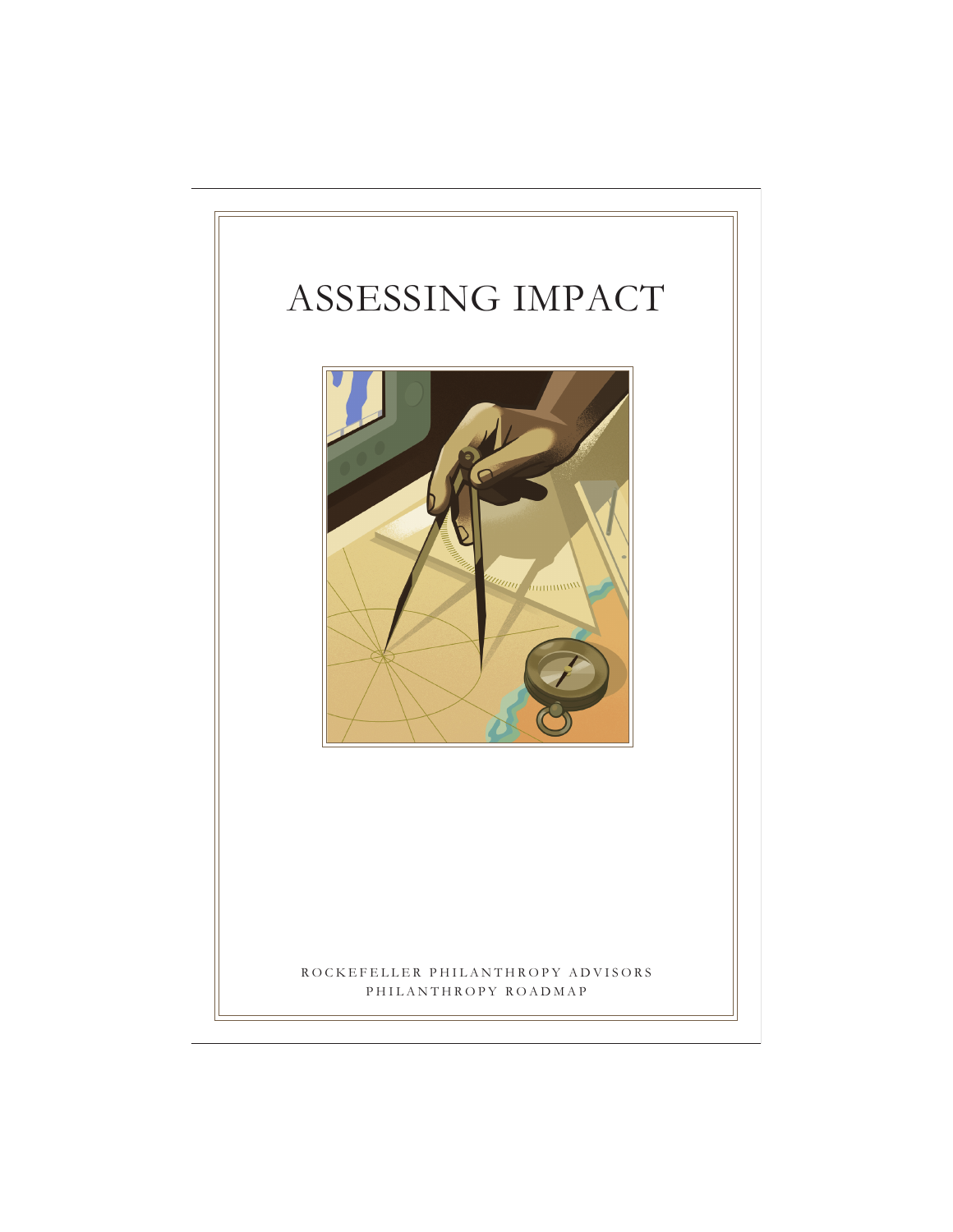What's happening with the money I donated? Did I make a good choice? Is it working? Is anything really changing? Why is this so hard?

Imagine you've set sail for a far-off destination. Like any good mariner, you bring nautical charts as well as GPS technology to pinpoint your location as you make your way.

The best philanthropy is no different. Your giving strategy is your set of "charts." Your assessment of that giving is your philanthropic GPS. By comparing the strategy to the assessment, you plot your position. Although the coordinates of philanthropic navigation are far less certain than the mariner's longitude and latitude, the process is the same: you take readings at regular intervals and then triangulate your progress.

Experienced donors know how important it is to have reliable, relevant information about the programs they fund. Assessment, done in tandem with your grantees, can provide this information. Without it, donors risk missing their planned destination by miles. With it, they can orient their giving.

This guide reviews various ways to assess philanthropic impact. It looks at what assessment can accomplish and what it has difficulty measuring. It sets out a series of questions

donors can ask as they consider how to proceed with their philanthropy. And finally, it details some of the limitations inherent in trying to understand exactly how donors' dollars are working.

Philanthropy is in a period of remarkable ferment on the assessment issue. By one expert's count, there are over 30 organizations developing methods to assess impact. Sifting through the available information would be a full-time job. This guide is only an introduction to the subject. More resources can be found on-line at our website **WWW.ROCKPA.ORG**.

# **DEFINING THE PROBLEM YOU WANT TO SOLVE A PERSONAL APPROACH**

I n the 1970s, Walter Annenberg demonstrated that assessment can be straight-forward and personal. Author John Cooney tells the story of how Ambassador Annenberg read a newspaper article about a little girl who had been physically harmed by her father. Not believing a parent could do such a thing, Ambassador Annenberg visited the girl in hospital and found she had been battered and burned with cigarettes. "When I saw what had been done to her, I felt sick and knew that I had to do something to help such children," he said. He then began a process of further investigation which led to the establishment of a center to care

for abused children at the Desert Hospital in Palm Springs. By doing his first assessment in person, he was able to understand the situation in an immediate way and clearly identify the problem he wanted to solve.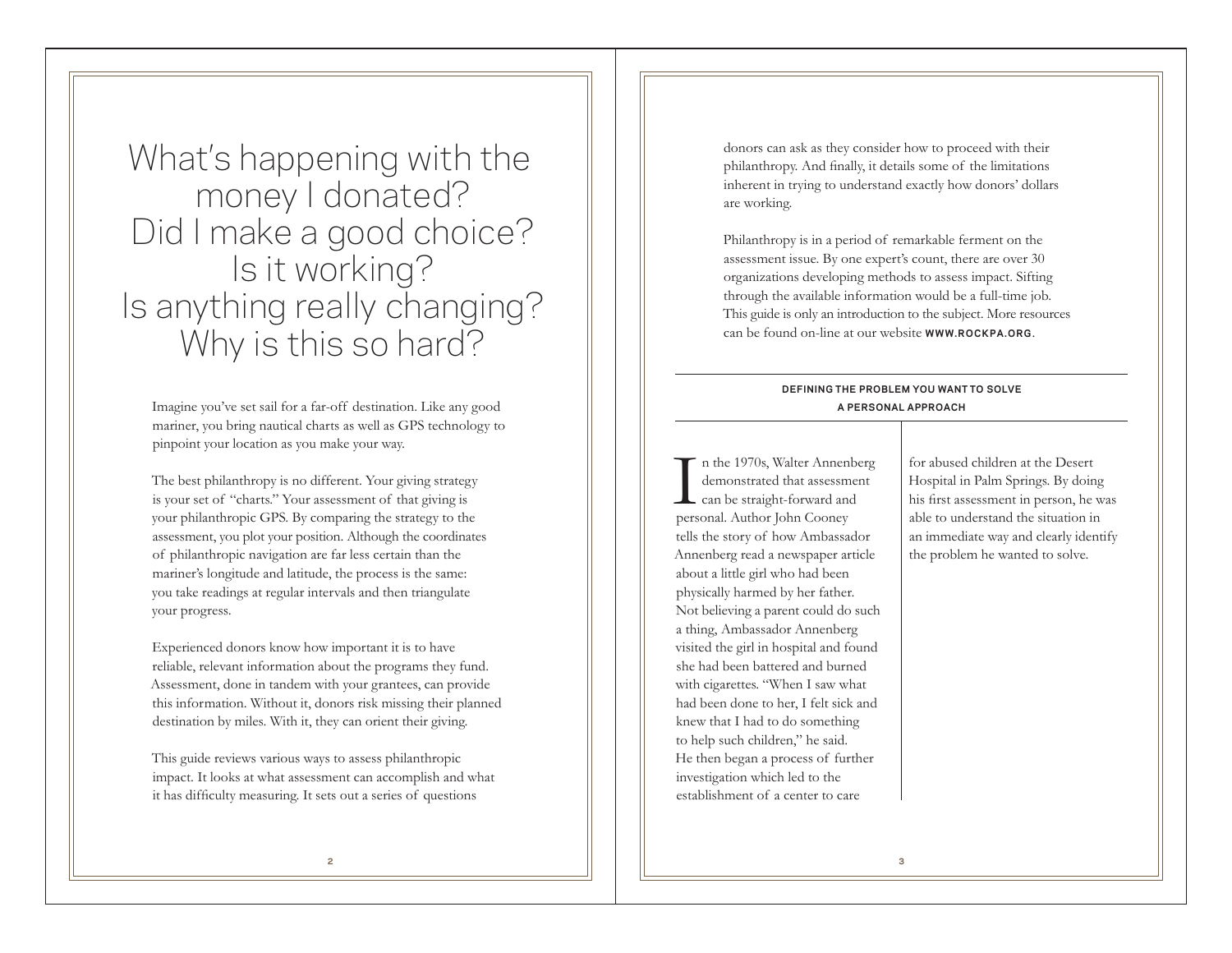# GETTING STARTED

"If you want to see progress and see if you are having impact, you have to understand what problem you're trying to solve. If you don't know what kind of change you're trying to make, it's going to be hard to figure out if you're making any progress." **MELISSA BERMAN CEO, ROCKEFELLER PHILANTHROPY ADVISORS**

Philanthropists often make progress simply by asking the right questions.

Here are nine questions that form a simple outline of how an assessment plan can develop naturally—and effectively as part of an overall giving strategy. Reading through them in sequence is worthwhile as it gives a sense of the steps to be taken and how to focus one's effort.

**1** What problem are you trying to solve? **2** How do you think change will happen? **3** How long will it take? **4** How much money will it take? **5** What will success look like? **6** What will be the signs of progress on the way? **7** How do the groups directly addressing these problems answer these questions? **8** Who else is working on this, and what assessment tools are they using?

**9** How much time and money are you willing to invest in assessment?

Many of these questions will be intuitive to any seasoned investor or practitioner. They can also be fairly described as common sense. But since philanthropy is about providing resources to address society's most difficult problems, working with grantees requires a shared purpose for success. Having even rough answers to these questions will help identify what your gifts can, and cannot, realistically achieve.

The following steps can guide you in the development of answers and an appropriate assessment strategy.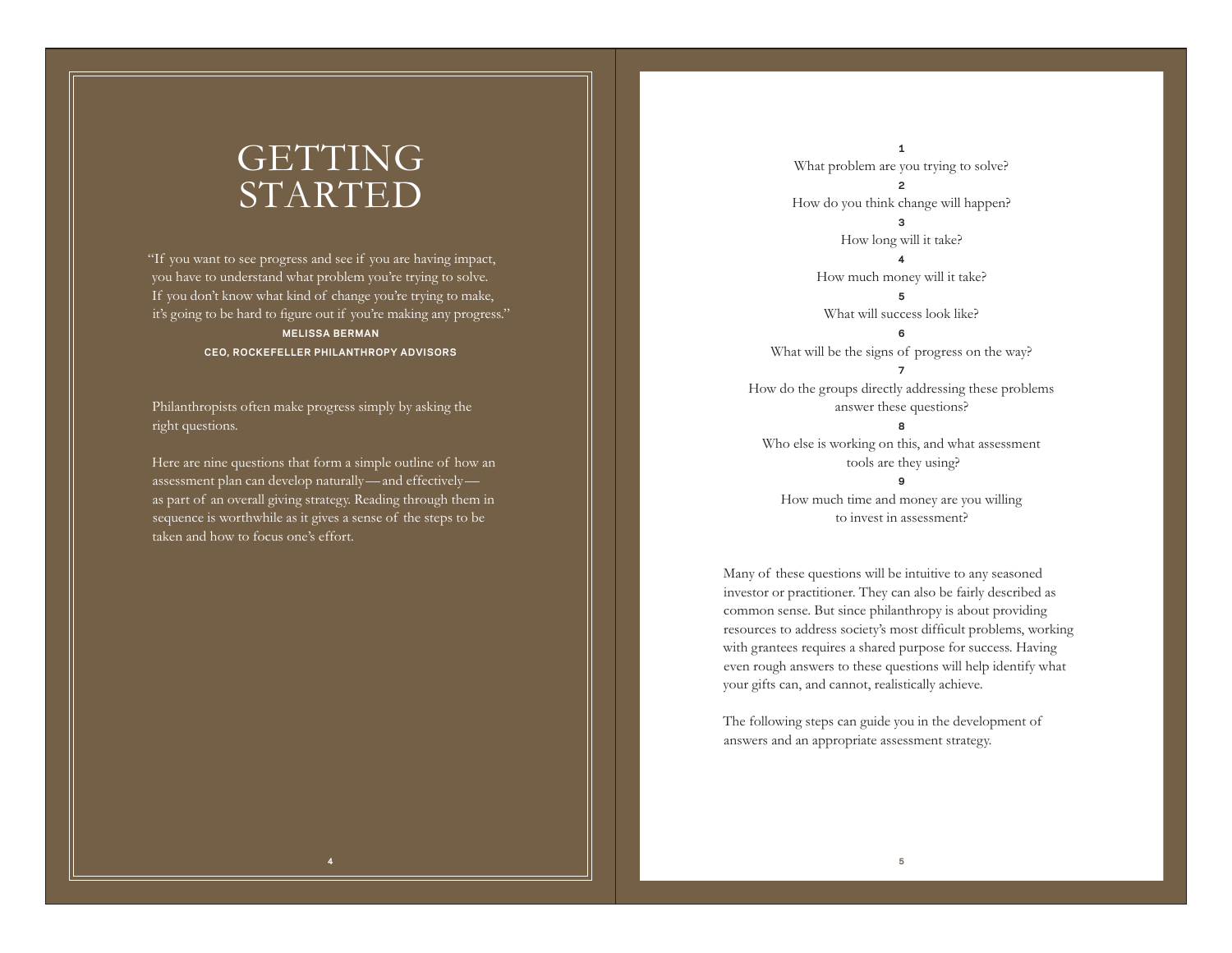# STEP 1 UNDERSTANDING WHAT ASSESSMENT CAN DO

Donors use assessment for a variety of reasons. Here are three of the most important ones:

# **ACCOUNTABILITY**

At the most fundamental level, donors want their grantees to be accountable. If you donated money to hire trainers, did the funds get used in the way they were intended? If the agency committed to training 100 women as health aides in 18 months, how many were trained in that time?

### **DEC IS ION MAK ING**

Many donors assess their grants as a way to make decisions about future giving: they want to understand which nonprofits should continue to get support, and which should be abandoned. Or, they may use assessment to make decisions about how to help their grantees: did this grant flounder because the nonprofit lacks good reporting systems? Maybe a grant for new software and training will allow the nonprofit to achieve its potential. Donors may also use their assessments of grantees as a way to assess themselves: have we made good choices, and how can we improve our decision-making?

#### **"PROOF OF CONCEPT"**

Solid evidence that a program is making sustainable change is cause for celebration, but it also provides information that can leverage further development. Often evidence of success offers a funder and the nonprofit a chance to attract other funders and expand the initiative's reach. A successful program can also become a model for other programs.

# **MEASURING IMPACT TO HELP DECIDE WHETHER TO GIVE MORE FAIR TRADE CHOCOLATE**

Mark had always loved chocolate, but he felt guilty about some of the labor abuses that went on in conventional cacao growing and processing operations. He also liked the idea of people enjoying theobroma cacao—"food of the gods"—without pesticides. So he engaged in some venture philanthropy, investing in a fair trade, organic, bean-to-bar operation in his town. The beans came from Costa Rica where farmers were paid enough to support their families and the cacao was harvested sustainably. The result tasted good and the Costa Rican operation was inspiring— Mark had visited for a week to observe. He had no real sense, however, of the impact of the operation on the consumer side in the US. Specifically, he wanted to know why people

bought the chocolate and if they might consider buying more fair trade organic products (Was the chocolate helping to develop more socially conscious consumer habits?). So he paid for market research to track customers' reaction to the chocolate. He allocated 10 percent of his overall grant to pay for measuring impact. The results surprised him. The data showed that most consumers chose the chocolate more for quality than for social justice issues. The majority of the consumers also said they would pay more for other fair trade/ organic products if they could be assured of quality. The research inspired him to make a further grant to the small chocolate-making operation—so staff could get professional advice on how to scale up their operation to reach a bigger market.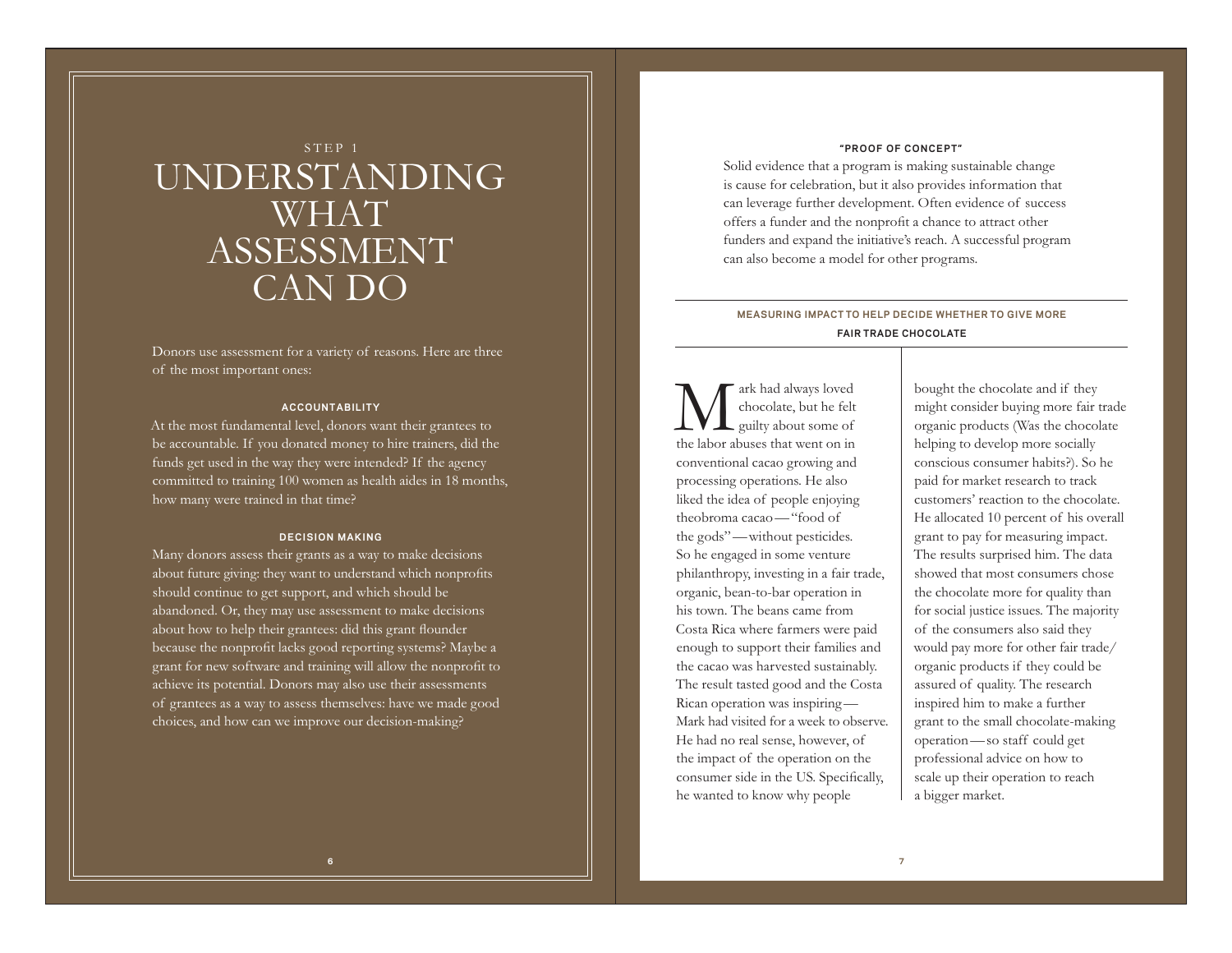# STEP 2 MEASURING EFFECTIVENESS: WHAT APPROACH IS THE BEST FIT

Three very different approaches dominate philanthropic assessment: evaluation, ROI and systems thinking. As can be seen below, the choices sometimes reflect different kinds of philanthropy. A small investment of time can quickly indicate which kind of measurement might go with which program.

However, it's vital that donors ground their expectations in reality. The quality of assessment information will be influenced not only by the method adopted, but by how it's implemented and how much one is willing to spend. Measuring and understanding the impact of a program, however valuable, is often complicated, requiring creativity as well as analytical rigor.

Like venture capitalists who support new companies because they have leadership and strategy, but not yet profits, philanthropists need to make decisions on the best available data. They can also help nonprofits measure their works in ways that provide actionable, timely information.

## **EVALUATION**

Evaluation is the most established method of assessing results in the nonprofit sector, and has a strong academic social science tradition behind it. Widely used in the government sector as well, it usually focuses on the grant or program level.

Used well, evaluation helps the donor, the nonprofit and other stakeholders understand whether or not an intervention has worked and why.

In some cases, however, evaluation simply becomes an impressionistic exercise that describes without analyzing. Sometimes, an evaluation is designed to make the funder feel successful regardless of what happened. This is worse than no evaluation at all.

Types of evaluation include:

## **GOALS VS. OUTCOMES**

The most straightforward approach, this method simply compares a set of defined goals with actual outcomes. The goals need to be precise and measurable: the number of teachers trained; the number of students who got eye examinations; the number of performances; the number of acres conserved. It is essentially an assessment of activity. This typically is the least expensive to implement.

### **PROCESS EVALUATION**

This method allows the funder to check in on a program as it unfolds, rather than simply at the end. It attempts to identify not just what has (or has not) happened, but the processes by which that result came about. It can help a funder and nonprofit understand external factors that are presenting challenges. It's especially useful with new, untested programs for which no implementation "blueprint" exists. It can also lay the groundwork for mid-course corrections. In addition, it can be used as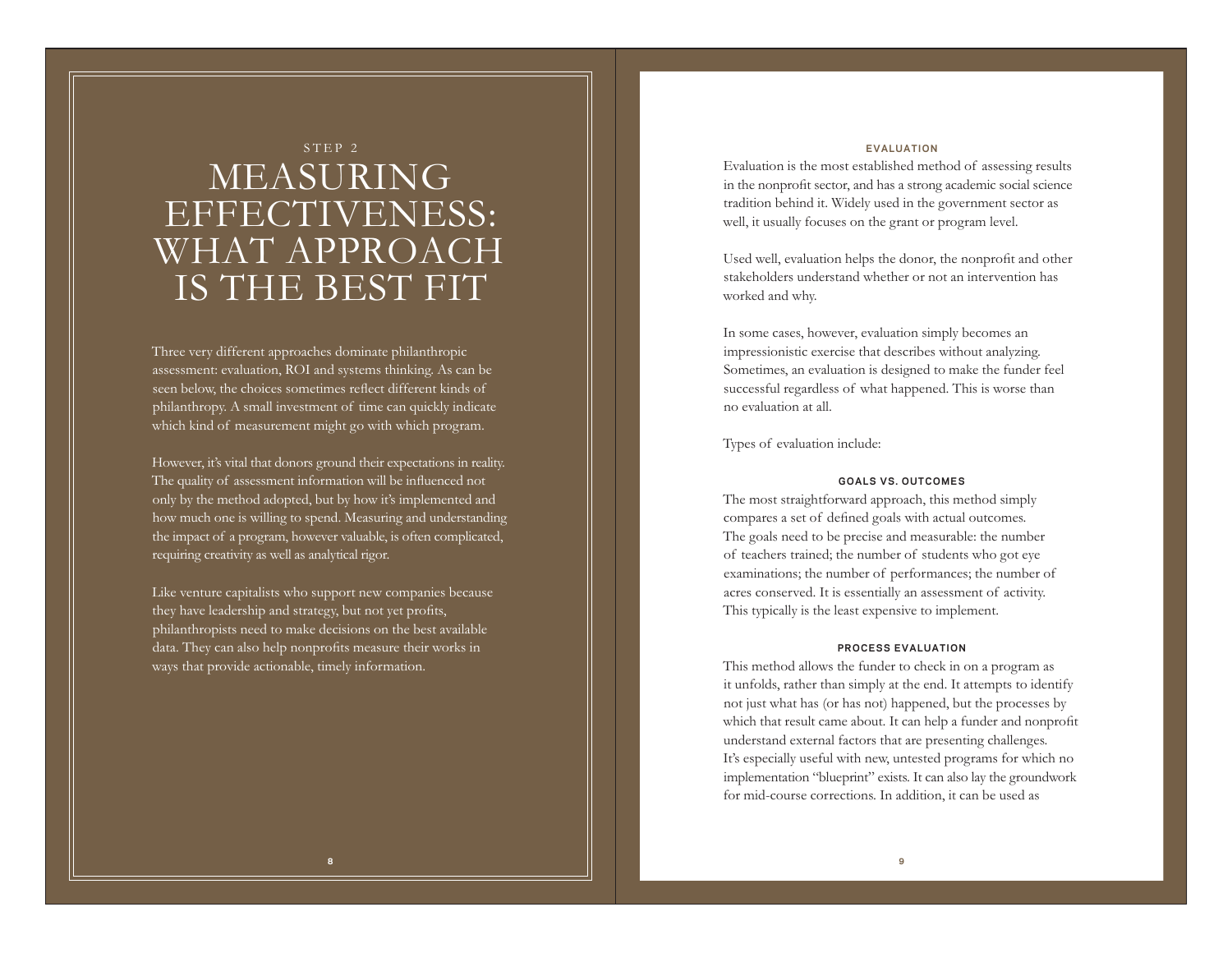a decision trigger for whether a nonprofit is meeting the benchmarks for future payments.

## **EXPERIMENTAL DESIGN**

This rigorous method of evaluation seeks to document results by measuring the target population against a comparable group who did not participate in the program, and sometimes compares the effect on participants before and after the program. For example, health programs may compare participants who were carefully matched on most characteristics but who take part in different (or no) programs to reduce weight and increase exercise. Charter schools often try to compare their students' test results with those of other students attending a traditional public school. This methodology requires considerable sophistication, resources and a large enough research base for findings to be statistically valid.

## **CLUSTER EVALUATION**

This methodology tries to compare results across a series of similar programs. It may combine the results as a way of assessing the type of program —for example, behavioral modification therapy for anger management. Or it may compare different types of programs that had the same goals: for example, comparing results of multiple initiatives using behavioral modification therapy vs. initiatives that used medication for anger management.

Other types of evaluation may focus on diagnosing how a nonprofit developed and delivered its programs, providing opportunities for the nonprofit (and funders) to identify gaps in capacity and skills.

# **HOW EVALUATION CAN CHANGE GIVING STRATEGY COLLEGE SCHOLARSHIPS**

**I** nrique and Celeste<br>thoroughly enjoyed funding<br>**I** multiple college scholarships through a well-respected nonprofit in their community. Their gifts were especially gratifying because they both had received scholarships to attend college. They also gave to partially fund evaluation of the nonprofit's core programs. This evaluation reported high efficiency within the organization, but also a disturbing fact: a large number of high school and reentry students did not even consider applying for scholarship help. These students had the ability to succeed, but were daunted by the high cost of tertiary education and the complicated nature of seeking and managing multiple sources of financial aid. In light of these results, Enrique and Celeste re-evaluated their giving. Together with staff from the nonprofit, they decided to fund a trial project offering financial-aid counseling for high school students. Enrique and Celeste re-directed their giving to support the new program. The financial-aid training proved popular and increased the number of applications for scholarships as well

as the numbers of students applying to college. Enrique and Celeste now give most of their support to the counseling program. They are proud that their philanthropy helped open a new opportunity for the nonprofit and the community, and they now set aside part of their gift to pay for ongoing evaluation of the counseling program.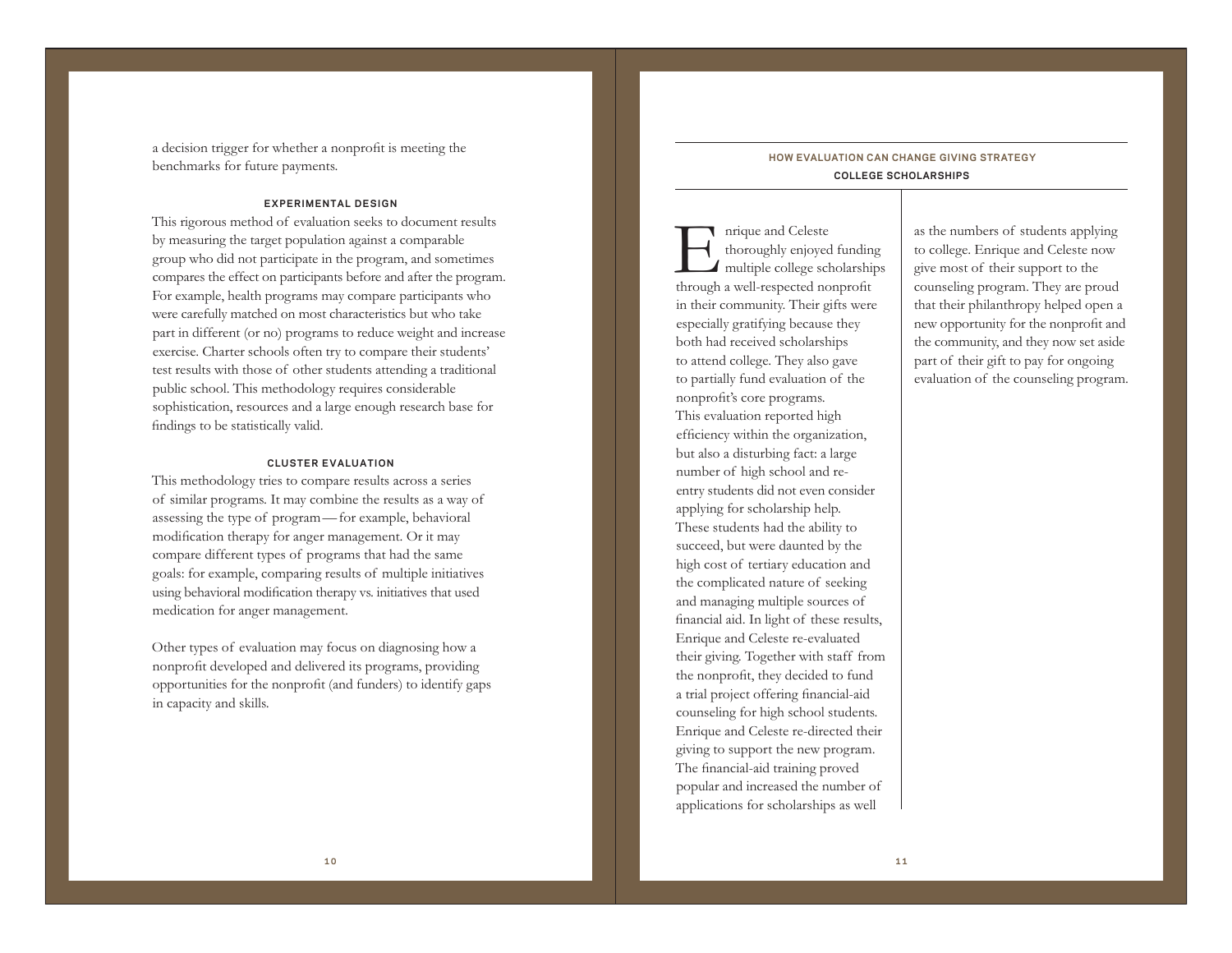### **USING ROI TO FIGHT MALARIA**

Acumen Fund, a global nonprofit venture fund, wanted to reduce malaria cases in Africa by increasing the use of insecticide-treated, long-lasting bed nets. These nets act as barriers to mosquitoes that spread malaria in the developing world. By Acumen's calculations, more people would be protected if funds were invested in transferring the technology to a local manufacturer of bed nets than through a donation to a nonprofit that distributes bed nets. Here's how they assessed the opportunity:

# **\$350,000 GRANT TO A NONPROFIT**

# **BEST LOAN OPTION \$390,000 LOAN TO LOCAL TEXTILE FIRM**

**93,000**  BED NETS TO THE POOREST

**464,000**  "PEOPLE YEARS" OF PROTECTION

> **1.3** PERSON YEARS OF PROTECTION PER **\$1**

**1,000,000** BED NETS TO THE POOREST

**5,000,000** "PEOPLE YEARS" OF PROTECTION

> **15.4** PERSON YEARS OF PROTECTION PER **\$1**

Acumen Fund's initial investment in 2002 catalyzed a publicprivate partnership between A to Z Textile Mills, Sumitomo Chemical, ExxonMobil, the World Health Organization and the United Nations Children's Fund. Since the investment, A to Z Textile Mills has grown to become the largest manufacturer of these long-lasting bed nets in Africa, producing 29 million bed nets a year and protecting millions of people from malaria.

From "Calculated Impact" by Paul Brest, Hal Harvey and Kelvin Low, Stanford Social Innovation Review Winter 2009.

#### **RETURN ON INVESTMENT (ROI)**

This approach to measuring impact is a hallmark of both venture philanthropy and the social enterprise movement. It seeks to understand the relationship between dollars invested and results in as quantifiable a manner as possible.

The ROI approach can help a donor choose among an array of options (assuming the data exists) and can help spur replication. It's very appealing to those for whom measurement is a critical goal and inspiration. And it creates discipline and common standards that can be shared by many donors and many nonprofits in a field.

See the case history for one example of this approach. **BEST CHARITABLE OPTION**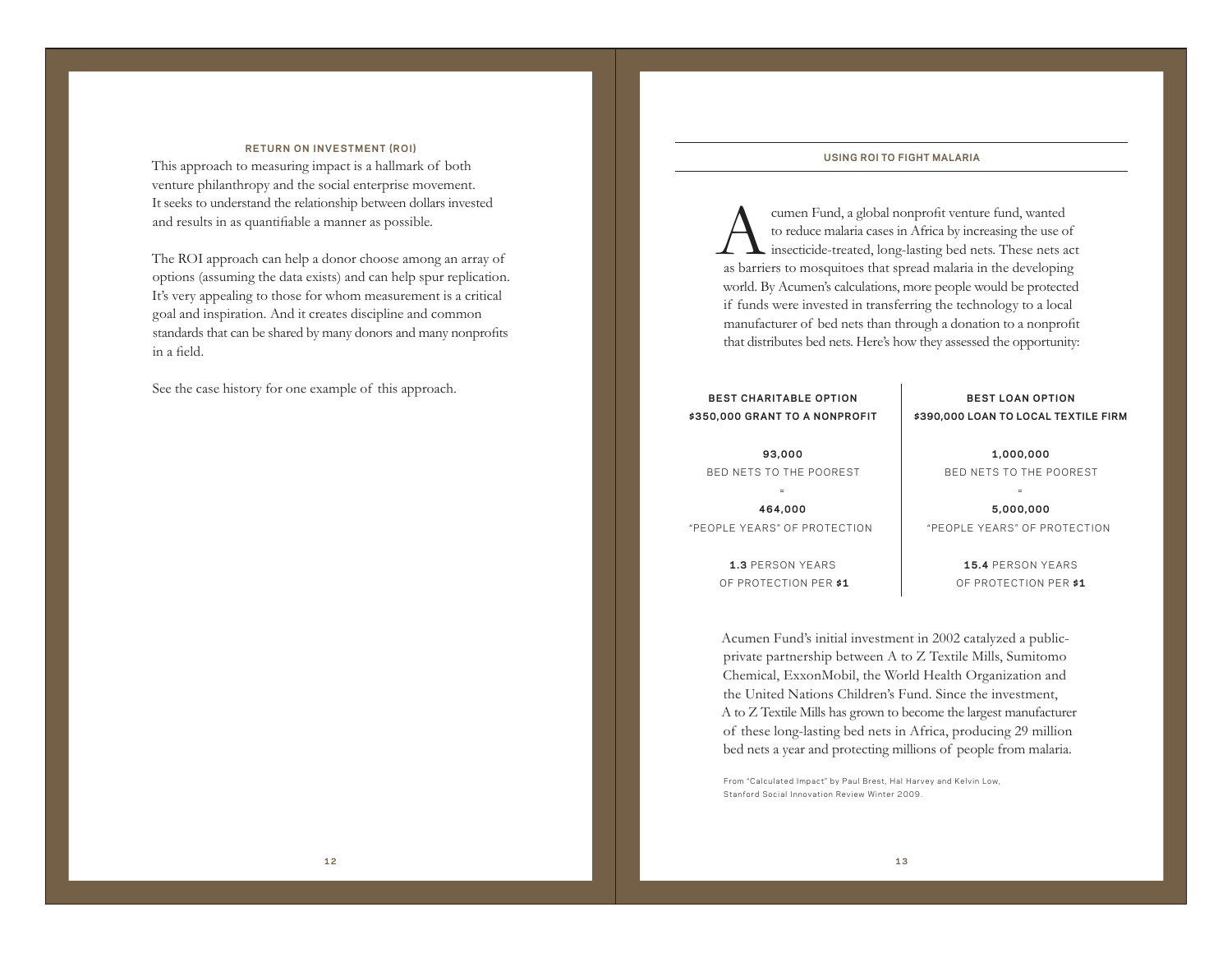While there is justifiable enthusiasm for this "return on investment" approach, one disadvantage is that it may not always use a long enough time horizon. Development experts sadly note that Africa is now dotted with wells, each built for a few thousand dollars to provide clean water to hundreds of villagers—but without funds to ensure that the wells can be maintained, they quickly stop working.

A second challenge is that for most complex problems, we know too little to be able to create the equations and formulas that provide reliable and actionable answers, so ROI calculations often rely on series of assumptions. Indeed, Acumen Fund, which was highlighted in the example, uses an ROI approach as just one element in a much broader process for evaluating investments.

### **SYSTEMS THINKING**

Systems thinking begins at the broadest level of a complex problem and attempts to identify all the major underlying factors. It then assesses which interventions offer the greatest potential for changing the whole system.

The Harlem Children's Zone exemplifies this approach. Geoffrey Canada is convinced that the fate of children in poor neighborhoods will change only if their entire environment changes. It seeks to end the generational cycle of poverty by addressing the needs of the community at all levels home, school and neighborhood.

Another example is the work that produced the environmental report "Design to Win" by the Climate Action Project. Based on a comprehensive review of climate change data, as well as academic and practitioner research around the world, the report identified a handful of key levers for addressing climate change, including halting deforestation, eliminating coal plants, and building public support for governments to sign and adhere to international climate accords.

# STEP 3 DECIDING ON A LEVEL FOR ASSESSMENT

Sustainable change is the goal of many donors. But in order to accurately assess what change their programs are achieving, they must first decide what level in the process of change they want to examine. Let's take a grant to build a school in India as an example. Among the things to assess are:

**1** Is the construction completed on budget and on time? **2** Does the school have the right facilities for the target population? **3** Does it have qualified teachers? **4** Are students attending? **5** Are students making academic progress? **6** Are students going on to higher education? **7** Are students getting better jobs than they would have otherwise? **8** Are their lives better? **9** Is their community better overall as a result?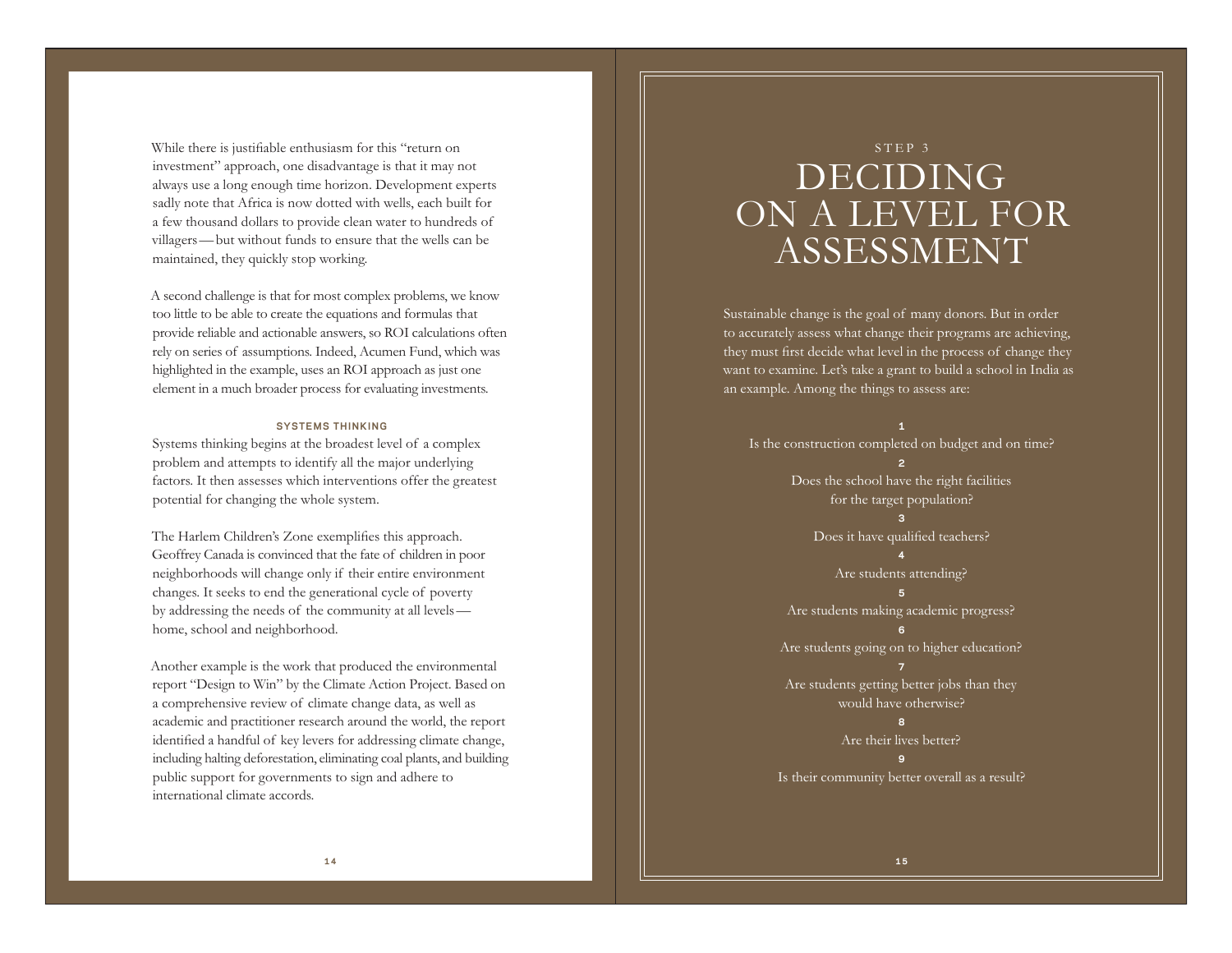Each of these questions deals with the issue of impact at a different level —and generally implies a different time frame. As a donor prioritizes goals, so too can the assessment level be defined.

#### **LEVELS OF ASSESSMENT FOR FUNDERS**



Assessing giving on a number of levels invites a deeper understanding of the relationships at the heart of <sup>a</sup> philanthropic endeavor. As the chart above shows, every grant can be assessed in a variety of ways. One can account for the details of expenditure as well as evaluate far larger community and societal priorities. Such an overview, when carried out at the planning stages of philanthropy, can give the donor a chance to see where resources can be leveraged, partnerships formed and new efficiencies catalyzed. In this sense, planning for assessment is a vital part of designing a giving strategy.

# STEP 4 UNDERSTAND CHALLENGES IN ASSESSING IMPACT

Donors sometimes struggle to get straightforward and clear answers to questions they have about the results of their giving. Most people want to know if they made a good choice in supporting a particular project. They want to know if they should consider changing their approach or remain steadfast in their giving. No one wants to mess with success, but, on the other hand, no one wants to fund failure either.

The matter has become even more complex in recent years as ambitious donors, innovative nonprofits and influential experts have sought to define how philanthropy is making a difference in solving fundamental social problems.

This evolution in theory and practice encourages donors to think about how their funds can be most effectively used to make sustainable change happen. But it can also lead to unrealistic expectations from well-intentioned but anxious donors who demand to know how their \$50,000 gift to Doctors without Borders three months ago has changed longterm health outcomes for women in Haiti.

Many people say nonprofits don't have a bottom line the way a business does. This analogy is faulty, however. Nonprofits do quite literally have a bottom line: they too have financial results and tax returns. In addition, no sophisticated person will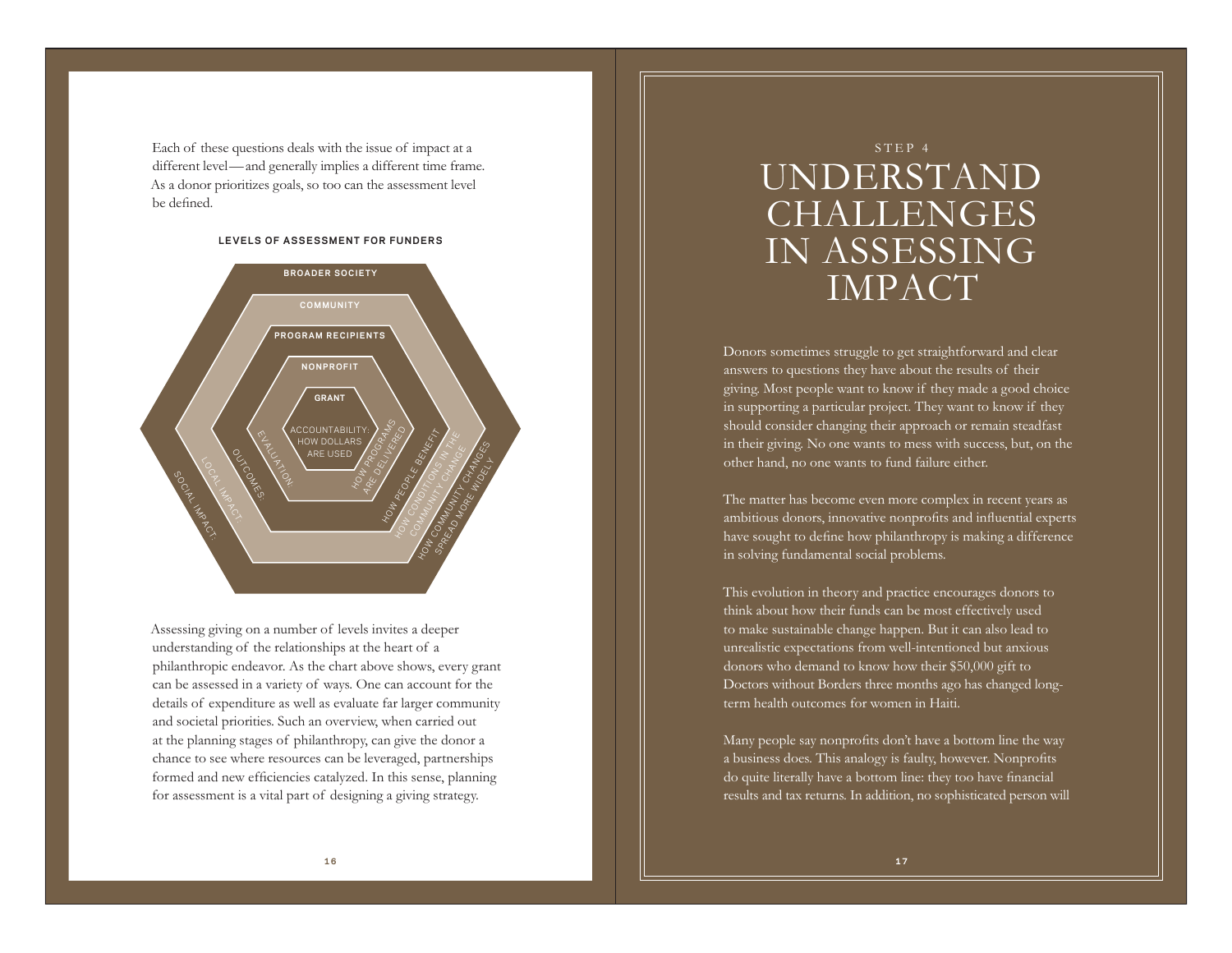choose to invest in a company based only its bottom line, which is a backwards-looking figure that offers limited indication of whether a company will provide a good future return. Venture capital investors, in fact, are frequently putting money into new firms with little record of past success. Like good philanthropists, they make judgments based in part on prior performance, but also on a well-researched viewpoint about what innovations may succeed, and whether or not the leadership of the enterprise is well equipped to forge a successful path.

The real difference between "investing" in a nonprofit or in a for-profit is that when we invest in a company, we only look for results at the company level. In the nonprofit sector, we are often looking at how the nonprofit can deliver programs that will bring about sustainable change in the community or even the world.

Clearly, no grant of \$50,000 (or even \$1,000,000) will, alone, solve women's health problems in Haiti. In fact, it's likely that funding health organizations alone may not end disease in Haiti: the inability to access clean water and sanitation, poor nutrition, benefits, inadequate transportation, poverty and ill-treatment of women are complex, interwoven factors that result in poor health for women. Grants can, however, provide important relief as the society rebuilds or works to make services more available.

Another factor that makes assessment difficult is the huge range in time horizons among philanthropic endeavors. Only for some vaccinations do the treatment and cure happen simultaneously. Medical research can take decades. Most social challenges—poverty, lack of human rights, ethnic conflict—have time horizons that in some cases may have no real endpoint. But donors can hope to see progress and certainly benefit to individual communities and organizations.

Does this mean that donors should walk away from thinking about impact at the system level? Not at all. Without considering the broader context, donors run the risk of funding "successful" programs that make no real difference in addressing the problem they are seeking to solve.

## **ASSESSMENT CONTINUUM**

| <b>INPUTS</b><br>OTHER<br><b>RESOURCES</b> | <b>ACTIVITIES</b><br>PROGRAMS                   | <b>OUTPUTS</b><br>PEOPLE/THINGS<br>AFFECTED         | <b>OUTCOMES</b><br>CHANGES IN<br>THOSE AFFECTED     | <b>SOCIAL IMPACT</b><br>SUSTAINABLE<br>CHANGES |
|--------------------------------------------|-------------------------------------------------|-----------------------------------------------------|-----------------------------------------------------|------------------------------------------------|
| GRANT                                      | <b>TFACHERS</b><br>TRAINED                      | CHII DREN<br>TAUGHT                                 | READING<br><b>SCORES</b>                            | COLLEGE.<br>ATTENDANCE                         |
| GRANT                                      | <b>LOBBYING</b>                                 | <b>LEGISLATION</b><br><b>INTRODUCED</b>             | <b>BILL PASSED</b>                                  | I AND<br>CONSERVED                             |
| <b>GRANT DONOR</b><br>NFTWORK              | PROGRAM<br><b>DEVOTED</b><br><b>FUNDRAISING</b> | CAPACITY<br><b>INCREASED</b><br><b>FUNDS RAISED</b> | <b>FUNDS</b><br><b>DISTRIBUTED</b><br>TO POOR WOMEN | WOMEN FARNING<br><b>LIVELIHOODS</b>            |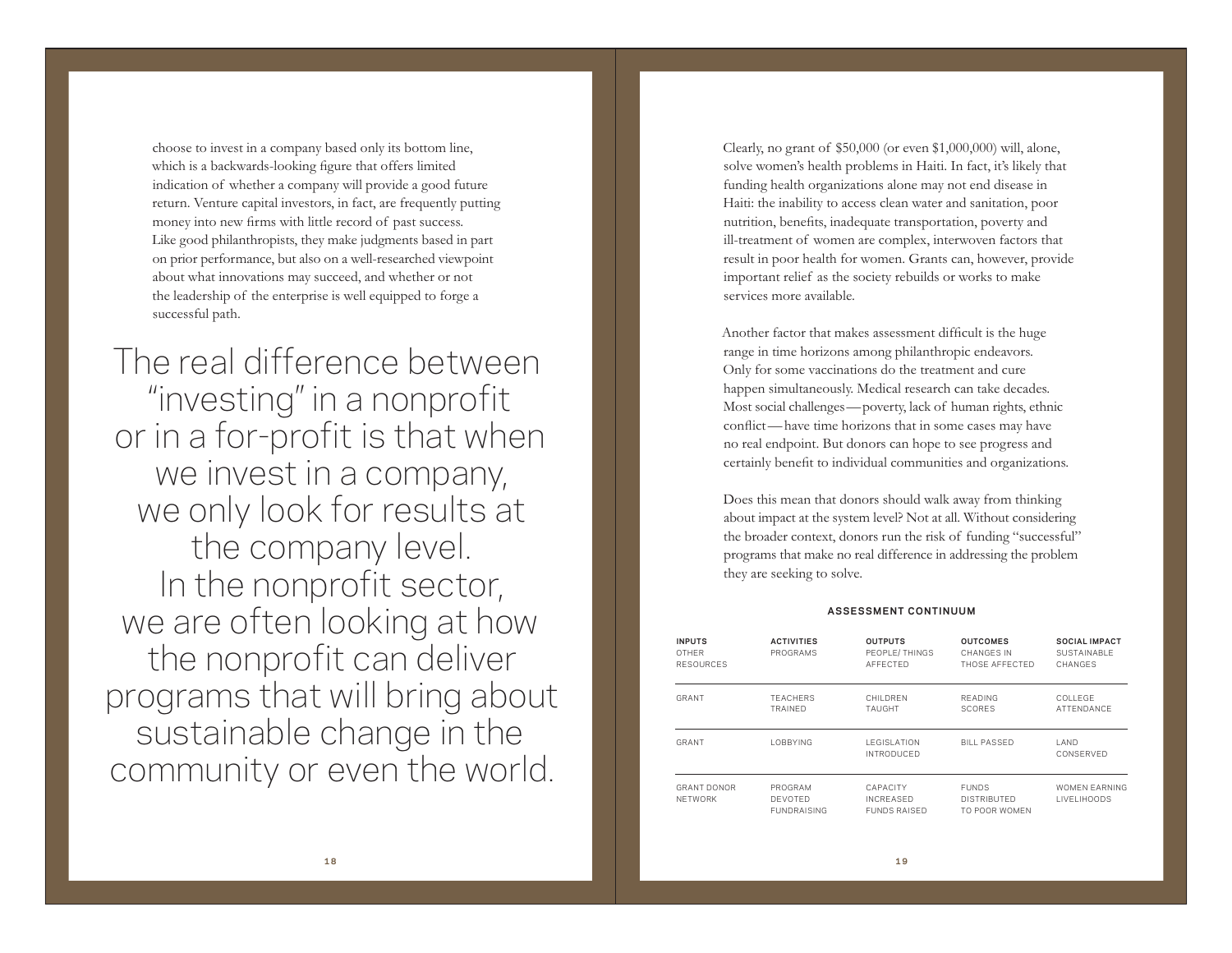# **FINDING OUT WHAT ASSESSMENT CAN AND CANNOT ACCOMPLISH NUCLEAR DISARMAMENT**

eorge and Belinda,<br>together with their three<br>adult children, wanted to reduce and eventually eliminate the threat from nuclear weapons. Through their family foundation, they decided to give to nonprofit education and advocacy groups which work toward nuclear disarmament and peace. The family recognized that the dismantling of all nuclear weapons was not likely in the short term. They also realized it would be hard to quantify just how much progress had been made towards disarmament in a relatively short period like a year. So they sought to connect their measurement of impact to concrete interim steps that could be taken toward the larger goal. They asked the nonprofits they supported to measure growth in membership and how active those members were in supporting advocacy actions like e-mailing elected officials. They tracked the number of peace leaders in the organization's peace leadership program. They also asked the nonprofits to do internet-based research to measure how much attention educational programs

were receiving. They sought reports on meetings staff had with politicians to pursue policy matters. And they funded the nonprofits to gather this information as part of their giving program. Belinda had a motto for their approach—"Learn by doing. Make each round of grants better than the last."

"Learn by doing. Make each round of grants better than the last."

# STEP 5 BUILD A PARTNERSHIP

Donors need clarity about why they seek assessment and what level they will target. But they also need to be clear-eyed about what can reasonably be answered, and by whom. The broader the scope of the assessment, the harder and more expensive—it is to produce useful information.

Recently a donor wanted an after-school program to undertake a 10-year longitudinal study of its participants. Not only would the cost of that research be greater than the entire budget of the nonprofit, but no one at the nonprofit was qualified even to engage a research firm.

Donors and grantees should, ideally, reach a respectful agreement before a grant is made about what kind of assessment can be provided, by whom, and at whose cost. What is the grantee responsible for? What will the donor do? What might a third party be engaged to do? Who pays? Are there existing reporting methods that will work for the donor? Could the donor partner with other funders on a common approach?

Many nonprofits today are suffering unduly from donors' enthusiasm for reporting and assessment. Each donor, they feel, has a different set of reporting requirements—and the burden can be overwhelming. By recognizing that sometimes nonprofits already have good information on what programs work and why, donors can save money and effort.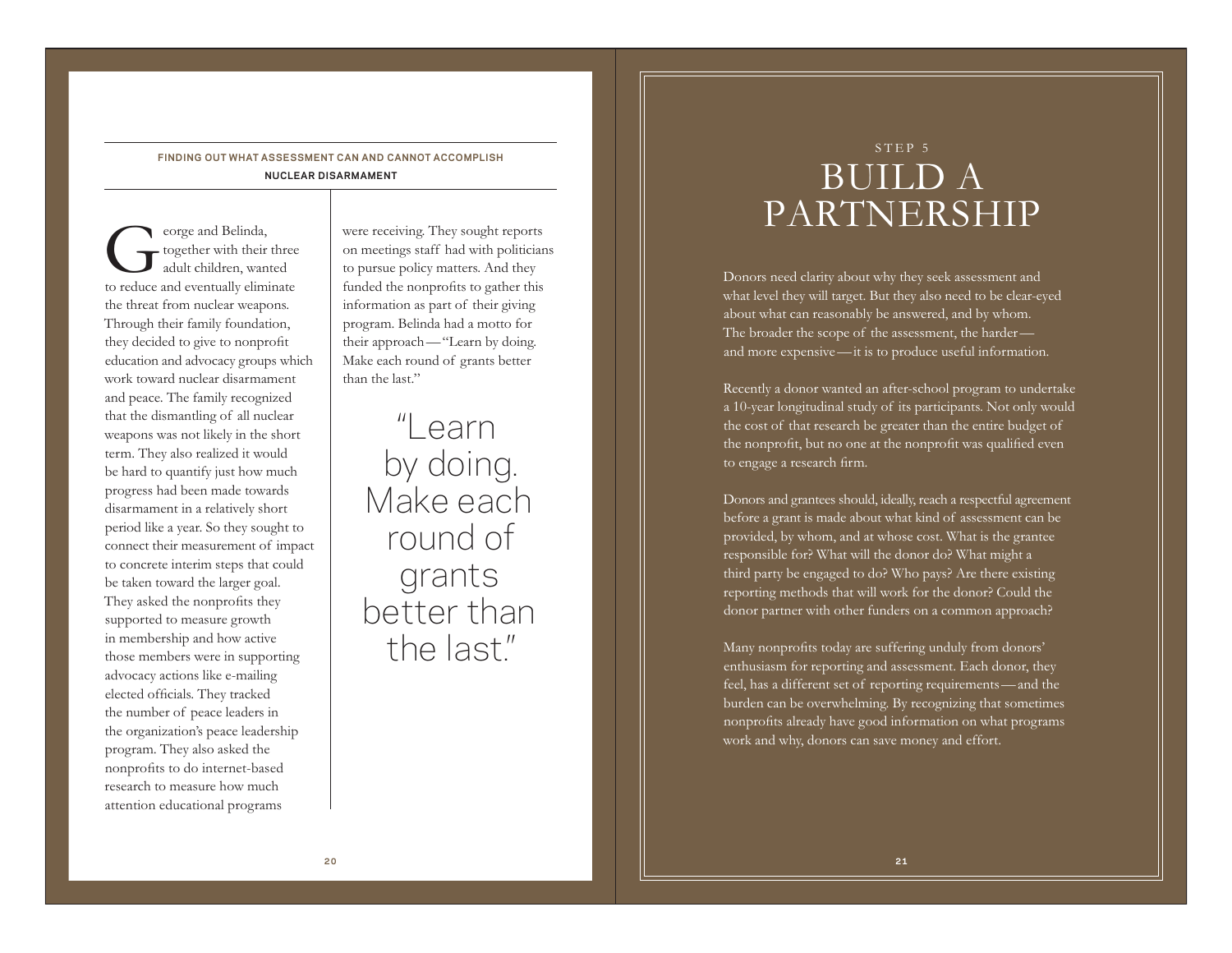# **WHEN EXISTING ASSESSMENT IS ENOUGH FEEDING FAMILIES**

Yoko grew up in a big city in a single-parent family where there never seemed to be enough food in the refrigerator or the dinner table. By the time she had become a top partner in a major entertainment law firm, she had already provided for her mother's comfortable retirement. She knew she wanted to start a giving program to help single-parent families who were struggling to make ends meet. She felt inspired to help, but also a bit vulnerable because her giving was so personal to her. Also, she had learned to create wealth by being very careful with her investments so she didn't like the idea of donating money to nonprofits with "loose metrics." As a result, she valued rigorous assessment of her giving and spent time researching various nonprofits to see how efficient they were at using their resources and how she might measure how successful her own giving was. Then she came across a nonprofit with a clientele of families led mostly by single mothers. The nonprofit allowed these families to go through their facility with shopping carts and choose donated food from shelves, even going through

<sup>a</sup>"checkout" at the end. Children were encouraged to join their parents. The idea appealed to Yoko because it showed respect for the feelings of the family and lessened the stigma they might feel at receiving donated food. Then she discovered what she liked best about the program. The "checkout" of course didn't collect any money. But it did collect information—entered into the computer then and there—about the demographics of the nonprofit's clientele. The nonprofit had realtime results showing the numbers of families helped, what they took, even what they didn't find on the shelves but needed. All the data allowed the nonprofit to adjust supplies and their appeals for supplies to meet demand. For Yoko, it was the perfect blend of philanthropy and metrics. She asked if she could meet from time to time with staff to discuss the "numbers." And when told yes, she made the nonprofit her highest giving priority.

### **A NOTE ABOUT T IM ING**

One of the most valuable times to assess a grant is before it's made. But donors—whether individuals, families or foundations—can consider assessment at any time. As a form of due diligence with grantee partners, it is a natural part of thoughtful, effective philanthropy.